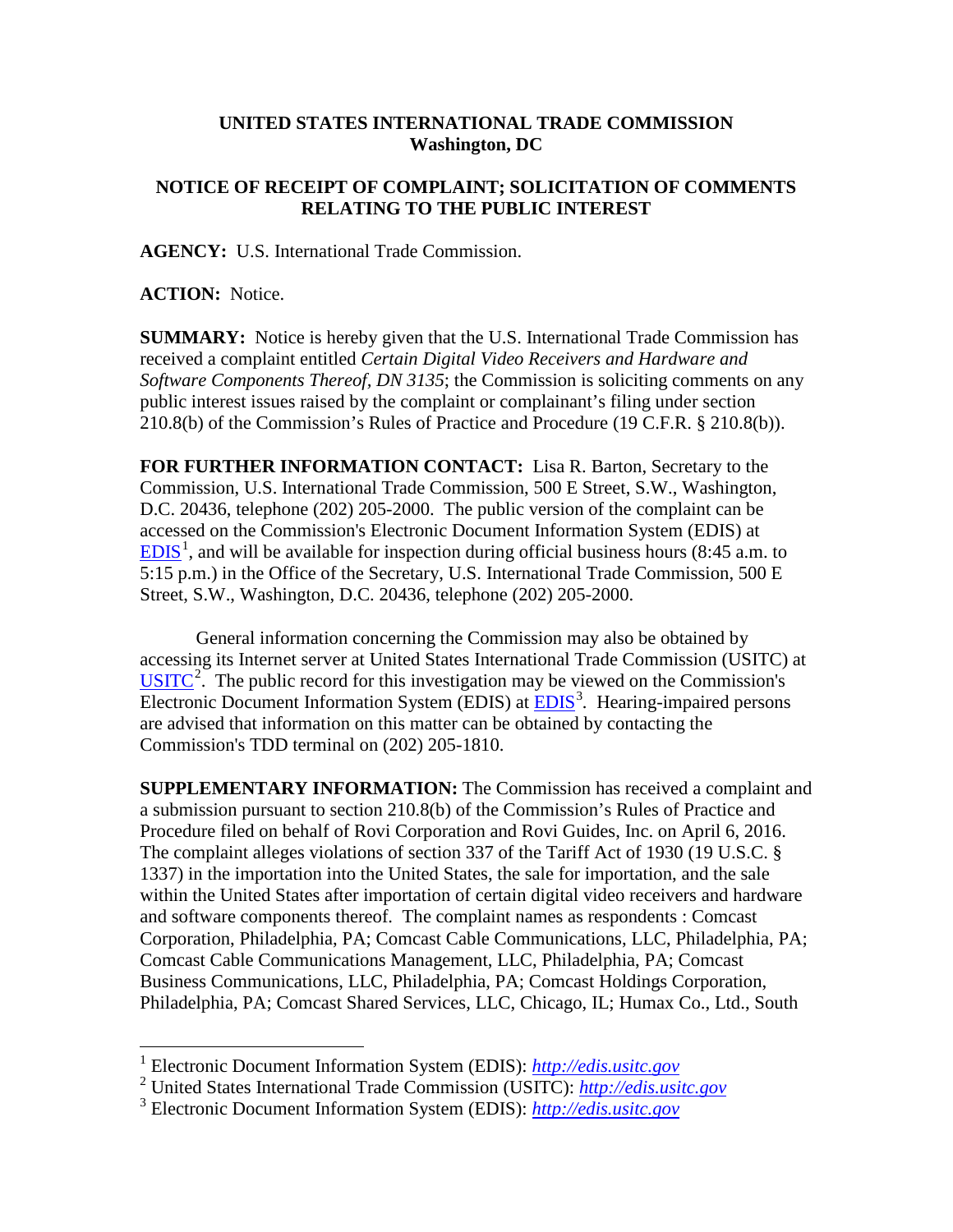Korea; Humax USA, Inc., Irvine, CA; Technicolor SA, France; Technicolor USA, Inc., Indianapolis, IN; Technicolor Connected Home USA LLC, Indianapolis, IN; Pace Ltd., England; Pace Americas, LLC, Boca Raton, FL; Arris International plc, Suwanee, GA; Arris Group Inc., Suwanee, GA; Arris Technology, Inc., Horsham, PA; Arris Enterprises Inc., Suwanee, GA; and Arris Solutions, Inc., Suwanee, GA. The complainant requests that the Commission issue a limited exclusion order, cease and desist orders, and impose a bond upon respondents' alleged infringing articles during the 60-day Presidential review period pursuant to 19 U.S.C. § 1337(j).

Proposed respondents, other interested parties, and members of the public are invited to file comments, not to exceed five (5) pages in length, inclusive of attachments, on any public interest issues raised by the complaint or section 210.8(b) filing. Comments should address whether issuance of the relief specifically requested by the complainant in this investigation would affect the public health and welfare in the United States, competitive conditions in the United States economy, the production of like or directly competitive articles in the United States, or United States consumers.

In particular, the Commission is interested in comments that:

- (i) explain how the articles potentially subject to the requested remedial orders are used in the United States;
- (ii) identify any public health, safety, or welfare concerns in the United States relating to the requested remedial orders;
- (iii) identify like or directly competitive articles that complainant, its licensees, or third parties make in the United States which could replace the subject articles if they were to be excluded;
- (iv) indicate whether complainant, complainant's licensees, and/or third party suppliers have the capacity to replace the volume of articles potentially subject to the requested exclusion order and/or a cease and desist order within a commercially reasonable time; and
- (v) explain how the requested remedial orders would impact United States consumers.

Written submissions must be filed no later than by close of business, eight calendar days after the date of publication of this notice in the *Federal Register*. There will be further opportunities for comment on the public interest after the issuance of any final initial determination in this investigation.

Persons filing written submissions must file the original document electronically on or before the deadlines stated above and submit 8 true paper copies to the Office of the Secretary by noon the next day pursuant to section 210.4(f) of the Commission's Rules of Practice and Procedure (19 C.F.R. § 210.4(f)). Submissions should refer to the docket number ("Docket No. 3135") in a prominent place on the cover page and/or the first